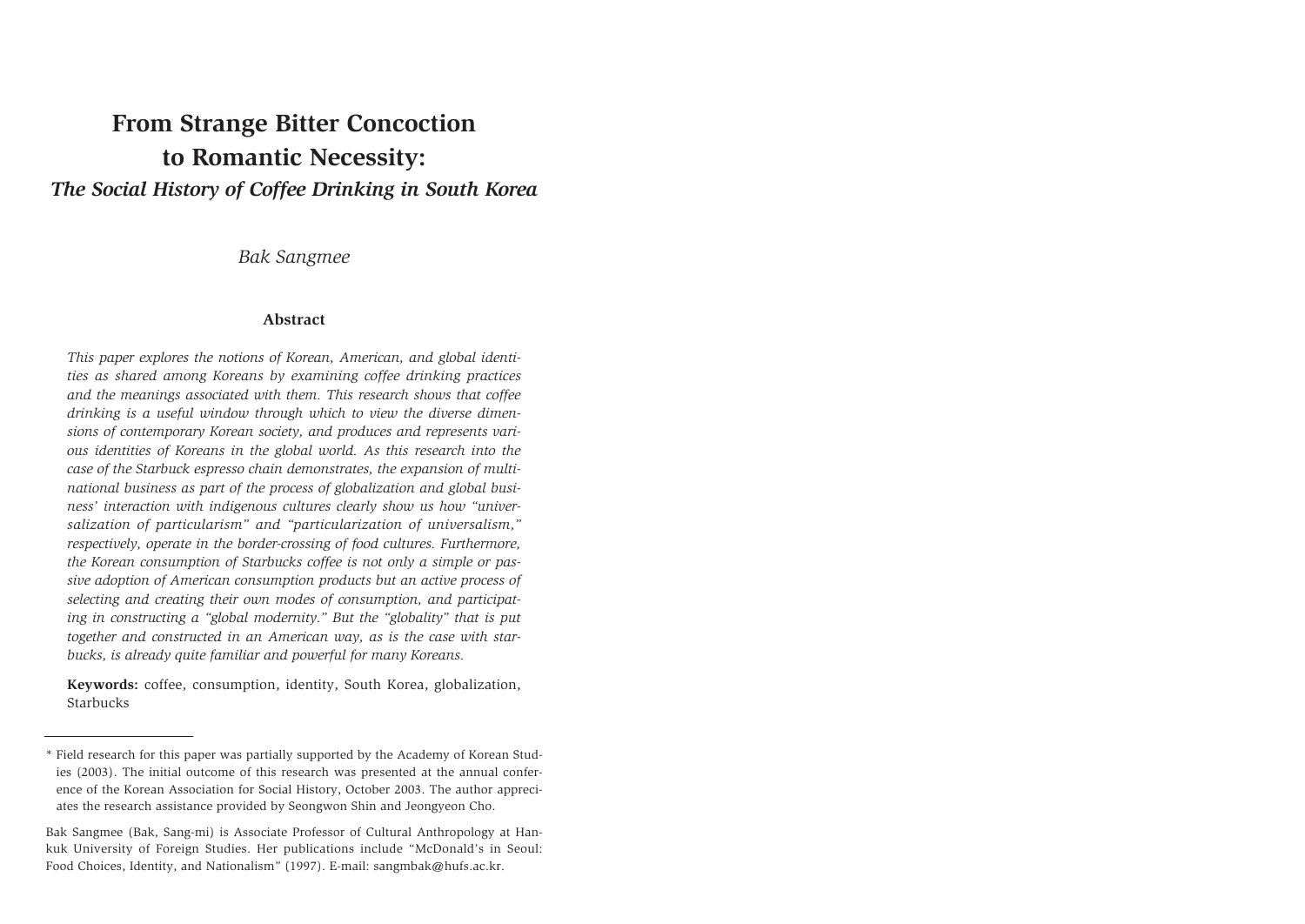## **Introduction: Consumption, Identity, and Global Modernity**

"Espresso is still too strong and bitter for me. Any advice for learning how to enjoy it?" wrote a young woman in her twenties on the message board of a coffee aficionados' cyber community on the Internet. A man in his eighties, who had been confined to a small island without running water or electricity for three days due to the severe flood of 2003, told a TV reporter that what he most wanted at the moment was a cup of piping hot coffee. As illustrated in these two examples, coffee has become a regular part of Korean culinary culture in many different forms. Why does the above-quoted young woman want to "learn" to be able to enjoy espresso, rather than be content with drinking instant coffee, with which she was probably already familiar and even enjoyed? What satisfaction does a cup of coffee give to the man, so that he wants it more than anything else after three days' deprivation? One thing that is very clear is that, just over 100 years since the introduction of coffee to Korean society, coffee drinking has become an important part of Korean food culture. This paper explores the notions of Korean, American, and global identities as shared among Koreans by examining coffee drinking practices and the meanings associated with it. Through this paper, I will show that coffee drinking is a useful window that opens onto diverse dimensions of contemporary Korean society, and produces and represents various Korean identities in the global world.

To be precise, coffee is not just "American," although the United States is highly relevant to coffee drinking in today's Korean society. Coffee beans are mainly produced in the "third world," including Latin America, Africa, and Southeast Asia, while coffee drinking was popularized and sophisticated in many Arab societies, Turkey, and later, European societies. Yet, the United States is currently the largest importer and processor of coffee beans, and is also leading the worldwide trend of the coffee retailing business involving multinational espresso chains. In particular, the history of coffee drinking in Korea is closely associated with the United States. It was only with It is the wide availability of instant coffee powder taken from U.S. mili-<br>
1. For a comprehensive discussion of food and consumption in Korea, refer to Kim K.<br>
(1994).

tary bases during and after the Korean War that a large number of Koreans started to enjoy coffee and later became regular drinkers. Today's instant coffee market, which makes up over 90 percent of the total coffee consumption in Korea, is a battleground for wellknown American brand names. Until recently, as in some Southeast Asian countries, many Koreans have simply used those brand names to refer to coffee in general. Freshly-brewed coffee was popularized among Koreans when extremely weak "American" coffee started to be sold at downtown coffee shops. Espresso drinking, which will be one of the focal subjects in this paper, started to spread amongst the general public when "Starbucks," a large American-based espresso chain, brought its business to Korea in the late 1990s. For these reasons, coffee drinking in Korea is a consumption of the foreign, which is the opposite of consuming the indigenous. Moreover, it is a consumption of the Western, and more specifically, that of American culture. The introduction of Starbucks espresso cafes into Korean society, at a time when coffee's foreign identity was thinning, brought in the coffee-drinking culture of contemporary middle and upper-middle class Americans, which was somewhat new to the majority of Korean society. The consumption of this new version of American culture contributed to producing and representing new identities of Koreans.

Analyses of consumption are an important part of the discourse on the identities of individuals and societies.<sup>1</sup> Consumption in today's world, where choices are more plentiful than ever, represents identities that an individual currently has, aspires to have in the future, or wants to represent to other members of society. In particular, the consumption of food, which literally becomes a part of our body, is saturated with meanings and symbolisms. For these reasons, the consumption of food has been dealt with as an important part of consumption studies from a number of angles: 1) individual and group identities (Appadurai 1988b; Ohnuki-Tierney 1993; Mintz 1996; Tam 1997); 2) implications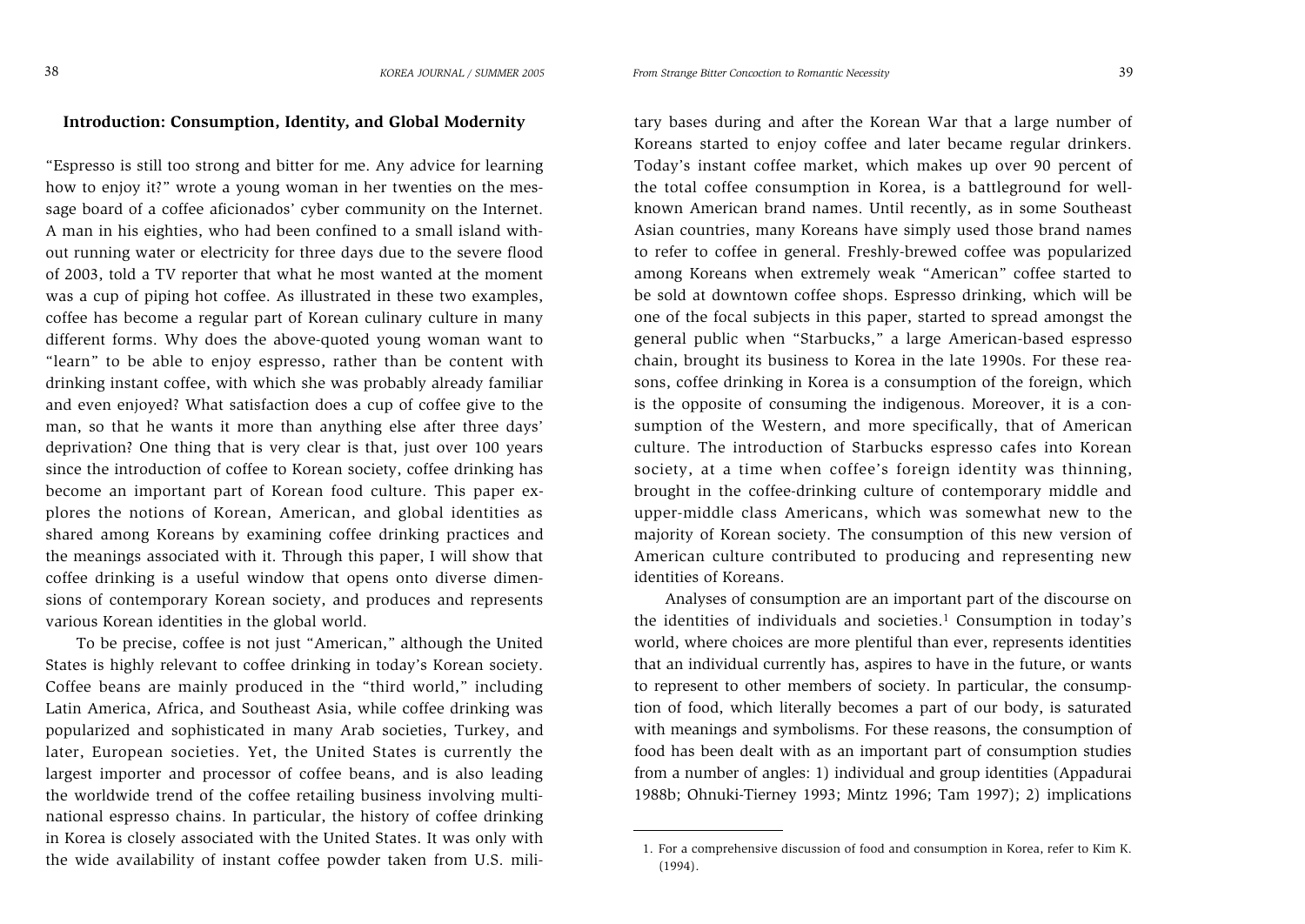for social relationships in eating alone or together (commensality) (Watson 1997; Buckster 1999); 3) the relationship between cuisine and social classes (Goody 1982; Roseberry 1996); 4) the role of food in the dynamics of the global political economy (Bestor 2001; Stone 2002); and 5) food in the ecological system (Harris 1985).

The focus of this paper—coffee—is especially rich in meanings and symbolisms, partly due to the fact that it belongs to a category of specialty food, rather than essential staples. In other words, throughout the history of coffee drinking, people have constantly imagined, constructed, negotiated, and refuted stories about "why we need to drink, or refuse to drink coffee, and how, when, and with whom it should be drunk." These stories often tell us what coffee is to us, and who we are in our diverse relationships with coffee. In addition, the expansion of multinational business as part of the process of globalization, and global business' interaction with indigenous cultures clearly show us how "universalization of particularism" and "particularization of universalism," respectively, operate in the border-crossing of food culture (Locher 2003). The expansion of multinational espresso chains, as is the case with Starbucks in the Korean market, can be viewed in this context. We can observe the dynamic process of a particular culture of an area being globally spread, while it is constantly modified reflecting the particular nature of each local society. The interactive nature of this process presents us a strategic locus for a discourse on identities. In this paper I will argue that coffee consumption in Korean society is not simply an act of passive acceptance of foreign culture, but a way to actively achieve "global modernity." Furthermore, Koreans not only situate themselves in the course of global modernity or accept it as part of their identities but actively "participate" in the process of constructing global modernity. Coffee drinking in Korea shows several important characteristics of globalization, including universalization, particularization, and hybridization. It is obvious that in this process the participants do not share equal amounts of power, and for this reason understanding the role of the Unites States in this process as the indisputable leader and standard-setter is essential.

*From Strange Bitter Concoction to Romantic Necessity* 41

The research methods used in this research project are as follows: 1) participant observation in various locations related to coffee consumption (2003-2004), including a variety of coffee shops and cafes (especially Starbucks stores in various locations), coffee-retailing stores, vending machine areas, private homes and offices, 2) indepth interviews with 80 people—consumers, specialists, marketing specialists, and those who are related to the processing, retailing, and consuming of coffee (2003-2004), 3) an ananalysis of essays written by 147 college students on the Korean, American, and global components of their identities (November 2003 and April 2004), and finally 4) a literature analysis.

# **Coffee Drinking in Korea**

#### *The Introduction of Coffee*

Coffee was first introduced to Korea a little more than 100 years ago, and its consumption has grown significantly enough to make South Korea the 13th largest coffee drinking country in the world, importing 1.1 percent of the world's coffee beans (Moon 2003). King (later Emperor) Gojong, who had full powers to rule Korea from 1873 to 1907, is known to be the first Korean who drank coffee regularly. He acquired a taste for the drink when he was in exile at the Russian Embassy in Seoul, a time when Korea was experiencing instability facing foreign influence. Emperor Gojong also helped with the opening of the first coffee shop in Seoul by a German-born woman named Sontag. This place was popular among some upper class Koreans at the time. During the Japanese colonial period (1910-1945), there were Japanese-style *kkikdajeom* ( , tea houses) located mainly in downtown Seoul where intellectuals and artists spent their time over coffee. It was only with the availability of powdered instant coffee as part of American military ration food during and after the Korean War (1950-1953) that a significant number of Koreans started to enjoy coffee. Although it was illegal, this instant coffee was sold in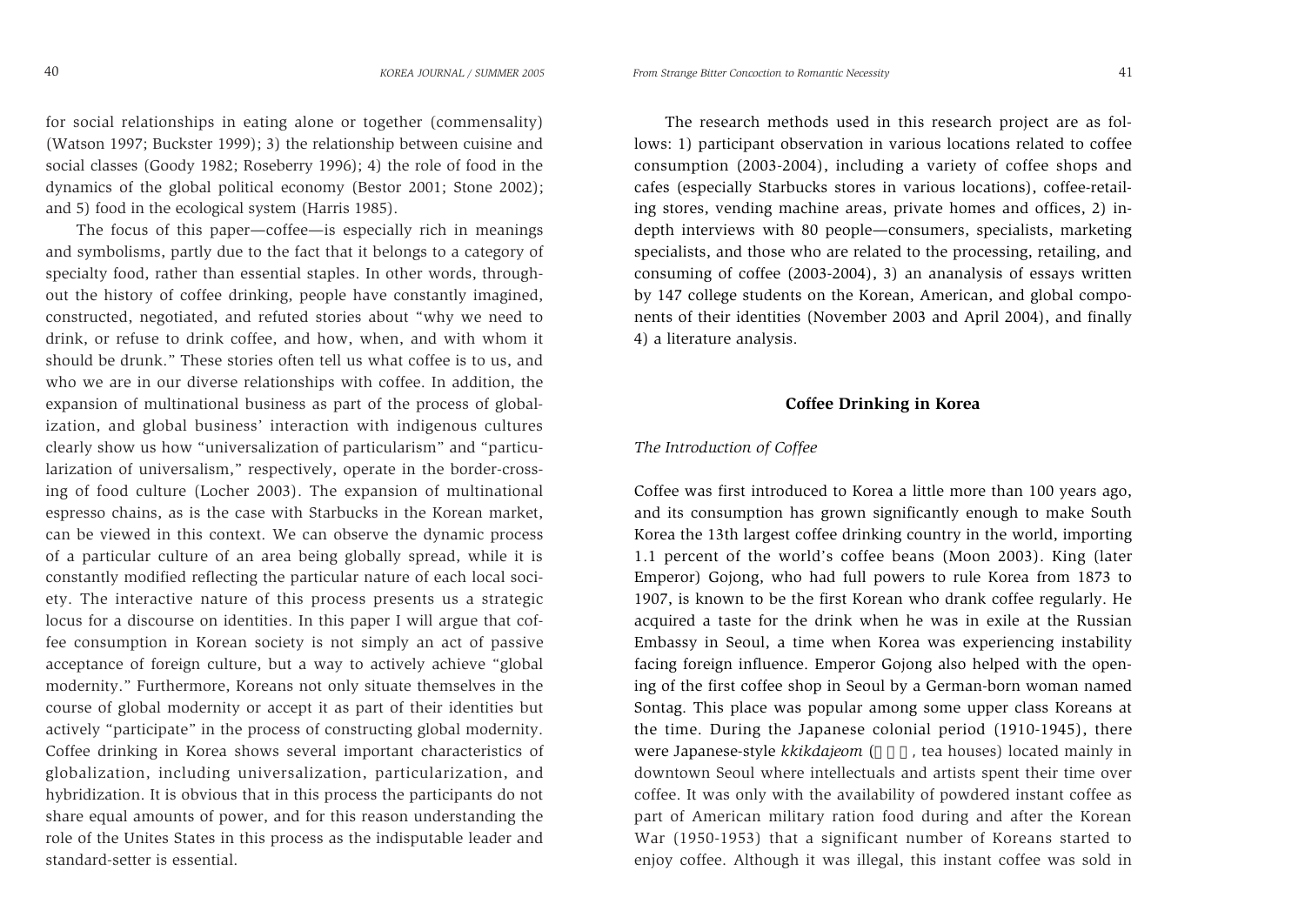black markets, and steadily increased the number of Koreans who learned to enjoy it. Several informants in this research recollected that they first experienced coffee from a packet included in American military ration boxes, and most of them suffered from its bitter taste and stimulating effect (Yi 2003). In 1970, the Korean government's weariness over the illegal trade of foreign goods, and the business opportunity to cash in on Koreans' newly acquired taste for coffee led to the establishment of a domestic coffee processing plant to produce "Maxwell House Coffee," with the technological assistance by the General Foods, Inc. in the United States. In subsequent years several more processors joined in instant coffee production, and the fierce competition among these local producers have helped make Korea the "kingdom of instant coffee."

## *The "Kingdom of Instant Coffee"*

The Korean instant coffee market is unique in that its commercials feature top stars, and the product is portrayed as a romantic and glamorous item. Flavor-enhancing technology has also evolved significantly. For instance, although the freeze-drying method, which is regarded as far more advanced than the spray-drying method in capturing fresh coffee flavor, was first developed in the United States, it was in Korea where the technology was stabilized for mass production. Coffee mix sticks, hugely popular in Korea for their convenience, have even evolved to allow consumers to adjust the amount of sugar in each cup. As of 2003, the proportion of instant coffee in the Korean market was over 90 percent, while in most other countries it never surpassed 20 percent. Many informants in this research, especially those who are over 40, said that they prefer the flavor of instant coffee to freshly-brewed.

The convenience of instant coffee has helped to boost the overall popularity of coffee consumption among Koreans. If Koreans had had to go to a lot of trouble to prepare coffee, they might not have drunk so many cups of it. Their preference for instant coffee also allowed for the acceptance of coffee vending machines, which is often regard-

ed as undrinkable by some consumers in other societies. Also, the stimulating effect of coffee was well suited to many Koreans during the 1960s and 1970s, when the entire nation was geared to achieve rapid economic development. Many Koreans, including students and workers, needed strong stimulants to keep themselves awake through hard work. For these reasons, a hot cup of sweet coffee replaced *sungnyung* (the thin gruel made from scorched rice at the bottom of the pot, which had been traditionally drunk after each meal) for many Koreans.

# *Increasing Consumption of Freshly-Brewed Coffee*

Around the time of the 1988 Seoul Olympics, the number of Koreans who drank freshly brewed coffee increased significantly, and this came to be considered a more sophisticated way of drinking coffee. A heavily watered-down version called "American coffee" was sold, and artificially flavored varieties (especially hazelnut) also became popular. Coffee drinking in Korea experienced yet another significant change when an American-based espresso chain, "Starbucks," opened its first store in Korea in 1999. Starbucks popularized espresso-based coffee made from fully-roasted arabica beans, and coffee drinking has become a more sophisticated and expensive experience for young and/or middle and upper-middle class Koreans who are willing to spend more money on coffee. Starbucks' business in Korea will be discussed in detail in the next chapter in the context of the interplay of Korean, American, and global identities.

# *Coffee Aficionados*

Some Koreans claim to be "coffee manias"[*sic*] who go to great lengths to find the perfect cup of coffee. Some insist upon drinking at particular coffee shops, and others go as far as roasting their own beans at home to secure the freshness of the flavor. Some are active on the Internet as members of cyber communities made up of fellow coffee aficionados. There are over eighty such communities (only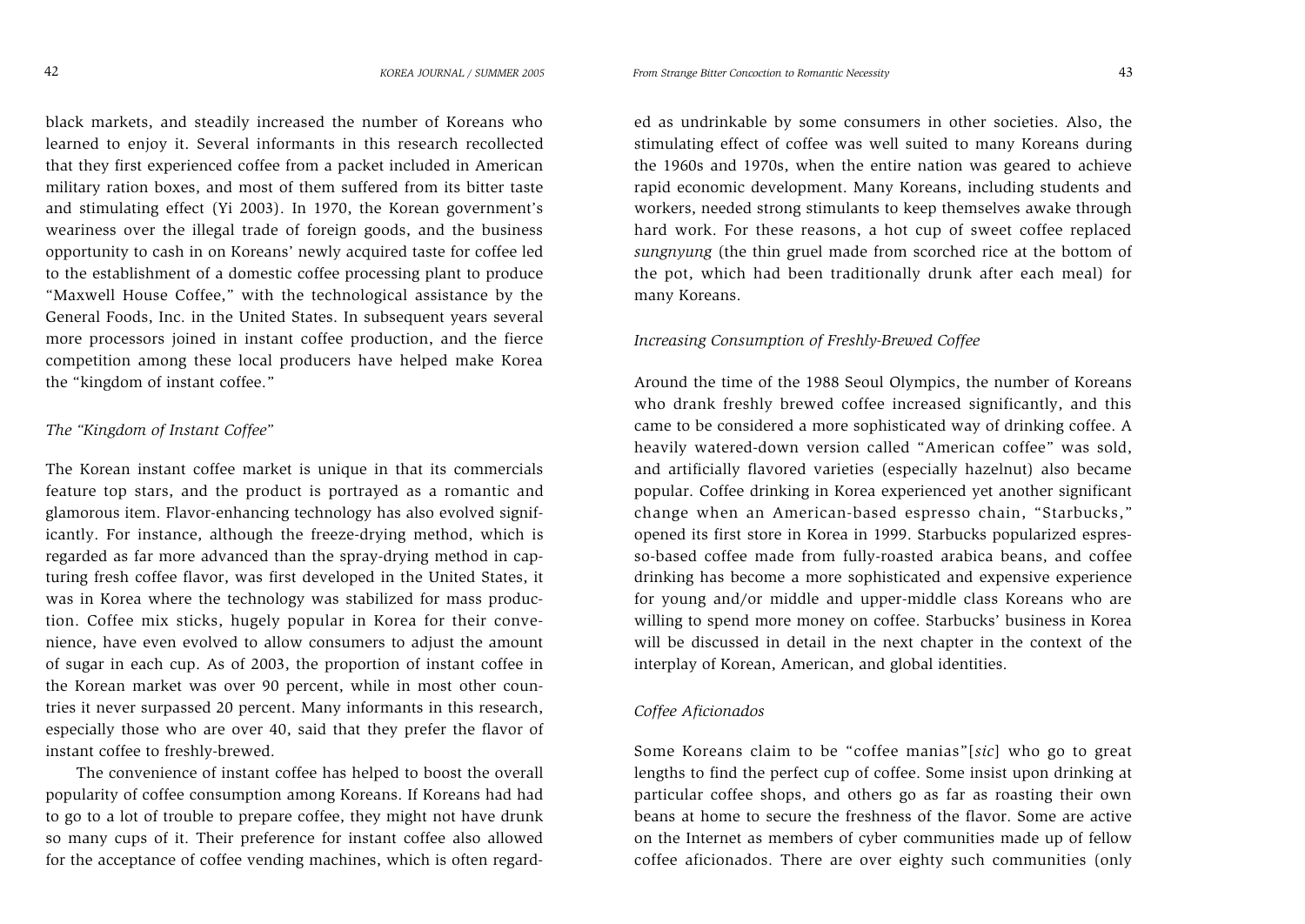counting those known), and the largest<sup>2</sup> has over 8,000 members. The members of such communities regularly correspond with one another, exchanging information and experiences, and also hold off line meetings, where on average about 50 members attend. For those who want to gain specialized knowledge about coffee and coffee drinking, there are many schools, including cultural education classes offered for a fee by large department stores. Some junior colleges have independent academic departments for people who want to pur sue careers in coffee-related businesses.

#### *Some Resistance to Coffee Drinking*

Occasionally there have been social campaigns against coffee drink ing due to the foreign origin of the drink. Coffee was contrasted with domestic beverages such as green tea or barley tea, and at the height of agricultural protectionism, the government "advised" (i.e., pres sured) coffee houses to boost the sales of domestic drinks such as ginger, adlay, or citron tea. However, these attempts were never very successful. Domestic drinks are also available at the ubiquitous cof fee vending machines, but their sales are minimal compared to that of coffee varieties. Recently, the so-called "well-being" trend in Kore an society raised the popularity of green tea for its healthful effects, and its consumption is on the rise. Several informants in this research stated that they "try" to drink more green tea for health rea sons, but "enjoy" coffee for its flavor.

## **Starbucks in Korea: American or Global?**

## *Starbucks in the Korean Market*

As part of their global expansion efforts, many multi-national coffee shop chains have opened stores in Korea. Given the rapid increase in

*From Strange Bitter Concoction to Romantic Necessity* 45

espresso consumption in Korea, most of these chains have been successful. Among these, American-based chains include Starbucks, Seattle's Best, and Coffee Bean,<sup>3</sup> while Lavazza hails from Italy, the birthplace of espresso. Some specialists say that the quality of the coffee is superior at Italian chain shops, but American ones are more successful due to their sophisticated marketing and management (Bak R. 2003). The most successful of the American chains is Starbucks, which had 112 stores in Korea as of January 2005. One of these stores in Myeongdong takes up the entire space of a four-story building in a prime location. This piece of land was appraised as the most expensive in all of Korea in 2004.4 Starbucks Korea received the Presidential Award from its headquarters in the United States in 2001 for having become profitable in the shortest period of time ever. Starbucks Korea is jointly owned by the American headquarters and the Shinsegae Group, a Korean conglomerate. The Korean partner is in charge of regular management tasks and local marketing, while the American side takes care of brand image management and setting primary goals.

Starbucks is sometimes compared to the McDonald's hamburger chain, because both expanded their businesses by creating demand for relatively new products. Early in their history, McDonald's introduced standardized, fast food style hamburgers to consumers. However, the management at Starbucks is not happy with the comparison to McDonald's, because they claim to be different. According to them, Starbucks does not only simply sell a product but provides an entire "experience" of coffee drinking. Furthermore, they argue, the Starbucks brand reflects the lifestyle that is desired by upper-middle class Americans. While expanding, Starbucks management is very keen to maintain the sophisticated and romantic image of the brand. For this reason, a comparison between Starbucks and the inexpen-

<sup>3.</sup> Although the full name is "Coffee Bean and Tea Leaf," it was shortened for Korean consumers.

<sup>4.</sup> Starbucks stores in Korea are on average larger than those in most other countries for reasons that will be explained later in this chapter. In fact the three largest 2. cafe.daum.net/coffeehouse. Starbucks stores in the world are all located in Korea.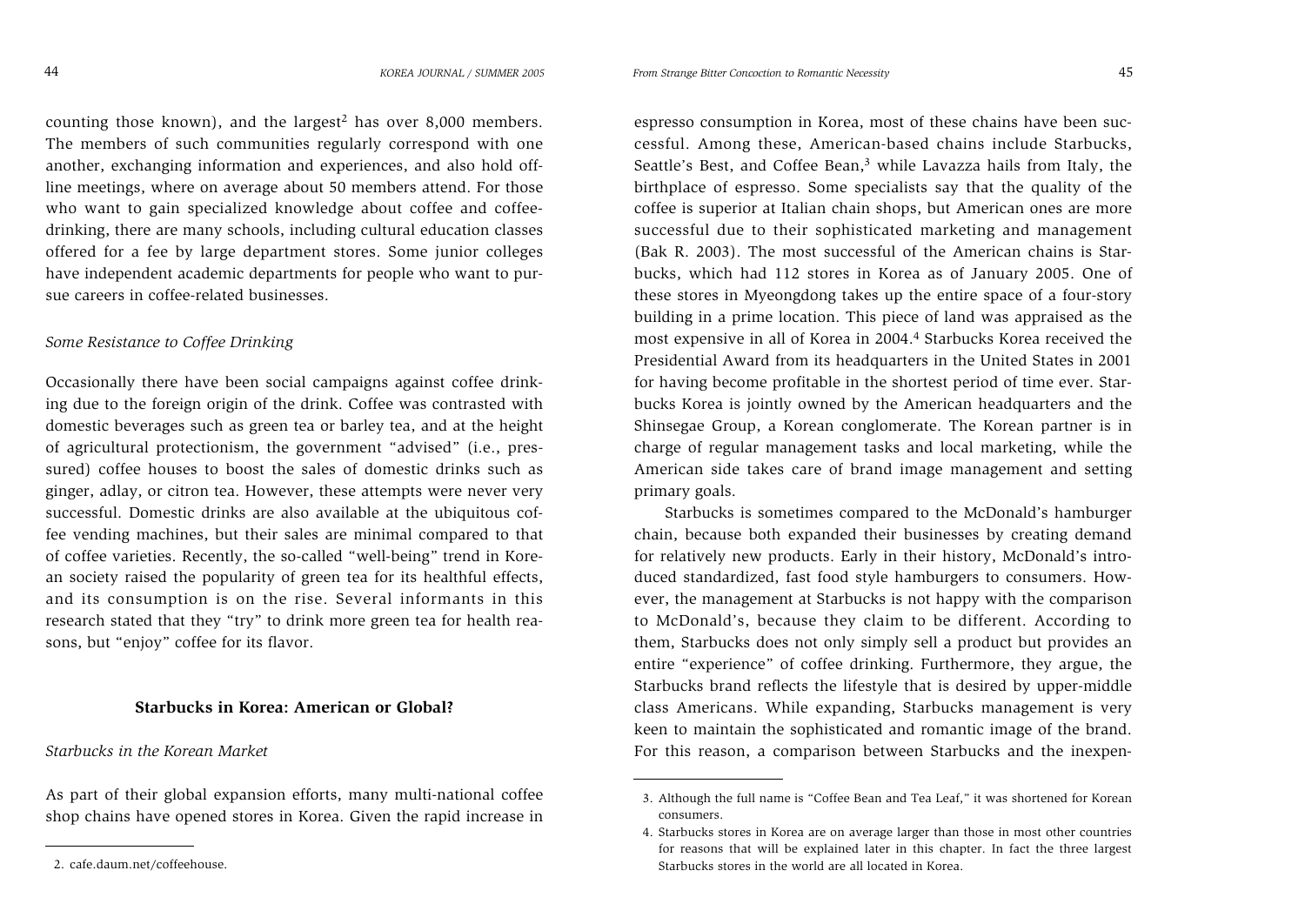*From Strange Bitter Concoction to Romantic Necessity* 47

sive, mass-market McDonald's is not happily accepted by management. On the one hand, the act of differentiating itself from McDonald's about maintaining the prestige of the brand, but on the other, it reflects the management's intention to justify the premium price of their products. As of spring 2005, Starbucks Korea is successfully familiarizing young and middle and upper-middle class Koreans with espresso drinking and take-out culture, although the latter is being embraced more slowly. In the case of Korean consumption of Starbucks coffee, we can observe the acceptance of American middle class culture and the exotification of the third world—the origin of coffee beans—filtered through and seasoned according to American tastes. This process also shows us the change in Koreans' attitude vis-a-vis things American; in the past, practically any product of U.S. origin was desired as a product of a prosperous society, while today, Koreans selectively desire things based on the socioeconomic class associated with the commodities. This is closely related to class differentiation within Korean society. Starbucks espresso is convenient for producing and representing the identities of middle class Koreans and the younger generation who grew up in relative prosperity.

The mainstream of Korean consumers at Starbucks are white collar workers in their 20s and 30s, and the ratio of women to men is approximately 6:4. When Starbucks first opened its stores in Korea in 1999, their target customers were college students, women, and those who had experienced travel abroad. Now that about six years have passed, many of those target customers have become white-collar workers. According to the management of Starbucks, one of the clear characteristics of Korean customers is that their orders tend to be very simple.5 For instance, they would order "a regular-size cup of Cafe Latte." This order is quickly filled by simply adding steamed milk to espresso. When Starbucks started its business in Korea, there were only a few stores and the line was often several meters long all day. At that time, the simplicity of Korean customers' orders was helpful in meeting the huge demand. In contrast, one of the very rea-

sons why Starbucks was so successful in the United States was their ability and willingness to meet the individual needs of customers. American customers tend to be specific in their needs: caffeinated or decaffeinated; whole, low-fat, or skim milk; a desired temperature; the addition of flavored syrup, etc. The marketing manager at Starbucks at the time of this research expected that, in the long run, it would be helpful for the chain's continued popularity if customers learned to order specifically and enjoyed the customized products.

Many of those who were interviewed for this research said that they went to Starbucks more for its atmosphere than for the coffee. Many confessed that they could not tell the difference between the coffee sold at small espresso vendors and that of Starbucks. Therefore, some said, they would rather buy the less expensive one for take-out, and go to Starbucks when they want to meet someone, or read something over a cup. They were clearly aware that they pay more for the "place" or the "cultural experience" of Starbucks. Another reason often mentioned was that at Starbucks one could expect a standardized flavor of coffee, atmosphere, and service. Visiting a Starbucks store eliminates any uncertainty that is associated with trying unknown brands. This is similar to the consumers' expectation for even better known chain stores such as McDonald's. When traveling on highways or even in foreign countries, Americans often say they feel relieved when they see the familiar golden arches of McDonald's, knowing that they can expect standardized food with a familiar style of service. One female college student in this research said she was quite relieved when she saw the familiar green Starbucks sign in Malaysia, after feeling a bit weary of the unfamiliar local food. As shown in this example, for younger Koreans who have experienced foreign travel, Starbucks is an already familiar global brand.

For Koreans who are middle aged and older, Starbucks is often associated with youth culture. A woman in her fifties said that she always goes to Starbucks for coffee when she is accompanied by her children, who are in their 20s. However, she usually patronizes significantly less expensive coffee from vending machines when she is

<sup>5.</sup> Yang Jae-seon, Head of Marketing Team, July 2003.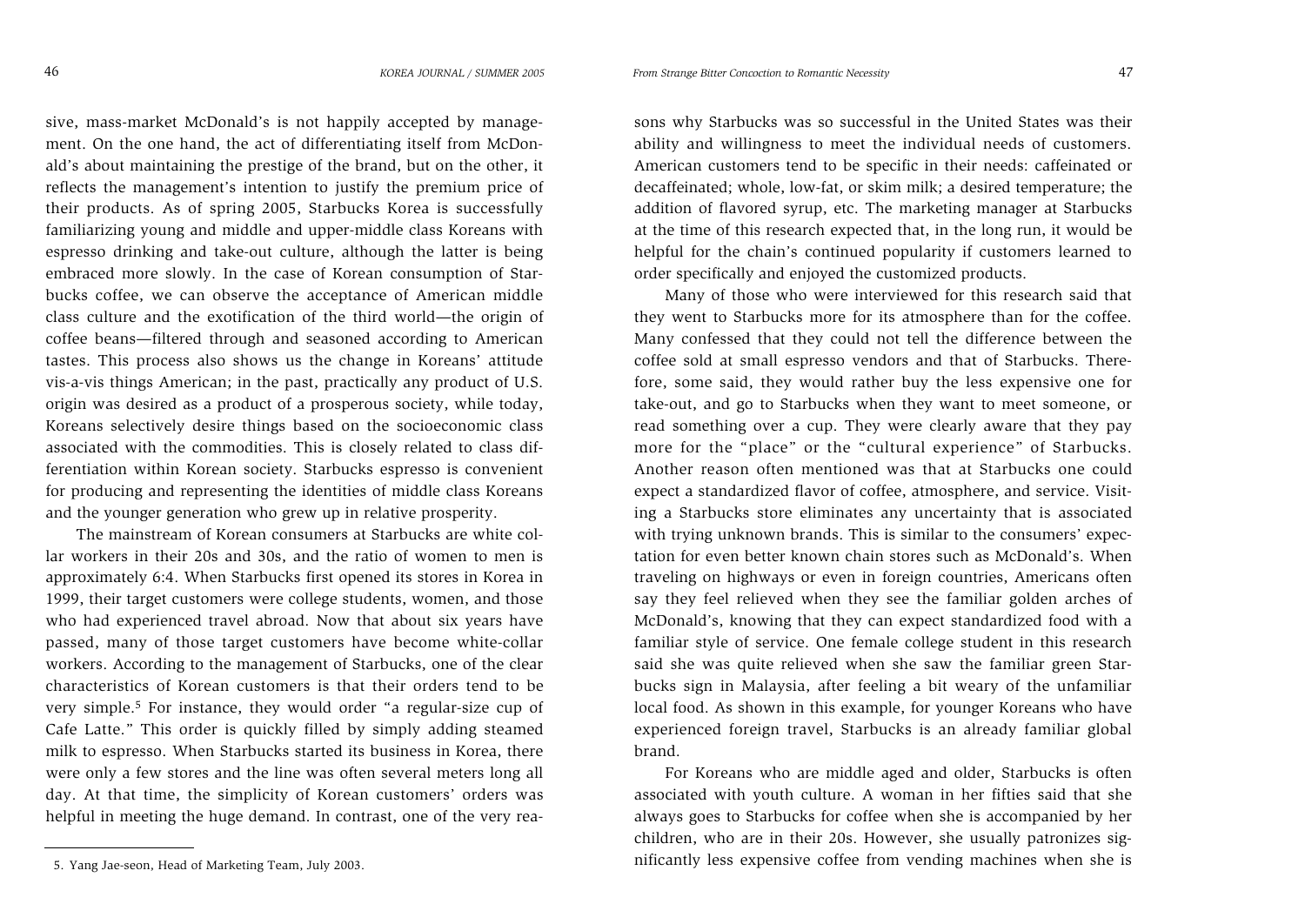with her friends. When she has to treat someone to coffee or meet someone important, she makes it a point to go to Starbucks, so as not to "lose face." Another housewife in her 50s who lives in Busan expressed that she felt left out when her friends, who spent some time in the United States, talked about their life there, which included frequenting Starbucks stores in suburban malls. When a Starbucks store opened in Busan, she quickly became a regular customer and is now able to tell her friends, "I had a white chocolate mocha yesterday at Starbucks." She says this somewhat lessens her sense of isolation. For Koreans who are middle aged and older, Starbucks seems to be a special place where they can experience youth culture and unfamiliar foreign culture. But it should be noted that for both younger and older generation Koreans, the Starbucks experience is mainly limited to middle-class citizens living in large cities.

Another characteristic of Korean Starbucks customers is that many of them come in to the stores to meet others rather than just for coffee. When customers come in as couples or groups, one person stands in line to order while the other(s) find a table. Due to this, and also due to the relative lack of take-out customers, Korean Starbucks stores need to provide more table space than in other countries, which drives up set-up costs. In contrast to stores in other countries, Korean Starbucks have more wooden chairs and tables, rather than sofas and coffee tables.

In American Starbucks stores, customers usually come in individually and stand in line. They easily strike up conversations with other customers or the service attendants (whom the management calls "partners"). In doing so, the customers create new social relationships while enjoying coffee. This reflects the company founder's idea of Starbucks being a "third place," in that it fulfills certain functions that homes and work places normally do not. The founder, Howard Schultz, thought of this when he observed neighborhood espresso bars in Italy, where people informally socialized with each other before and after work. But Korean customers rarely talk to other customers, and even with service personnel they only discuss their orders. This is related to Korean society's lack of Western-style

party or bar culture, in which strangers meet each other and engage in conversation following common topics. For this reason, Korean customers consider the time they spend standing in line to be boring and even irritating. Korean customers also prefer a certain amount of privacy for their group, which is related to another unique feature of Korean Starbucks stores. In most places, there are partitions (which Starbucks calls "walls") that visually and physically divide areas.

# *Starbucks and Korea's Younger Generation: Anti-Americanism and Some Practical Concerns*

Starbucks as a global firm is considered to be one of the popular potential employers by younger Koreans. For instance, the marketing manager interviewed in this research had been working at a large food company until he found an opportunity at Starbucks. He feels quite positive about his work experience at his current workplace. This perception is shared not only with the current employees of Starbucks, but with young job seekers as well. Young college students who are taking courses in business administration often consider Starbucks a good case about which to write term papers. As the end of the semester draws near, hundreds of e-mail messages from these college students are sent to the Starbucks office in Seoul seeking information on the company's management. When the number was small, the company replied individually and provided the information solicited. Now that the number has increased significantly, the company finds it difficult to handle them individually and instead holds group seminars every other Saturday to provide information on company management and marketing strategies. Starbucks uses these opportunities to familiarize the younger generation, their most valued target consumers, with the brand. According to the marketing team, which is in charge of these seminars, they have observed a somewhat contradictory attitude among these college students. On the one hand, they seem to share some anti-American sentiments that are growing among younger Koreans, while on the other, they seem to have a strong desire to work at Starbucks in order to gain advanced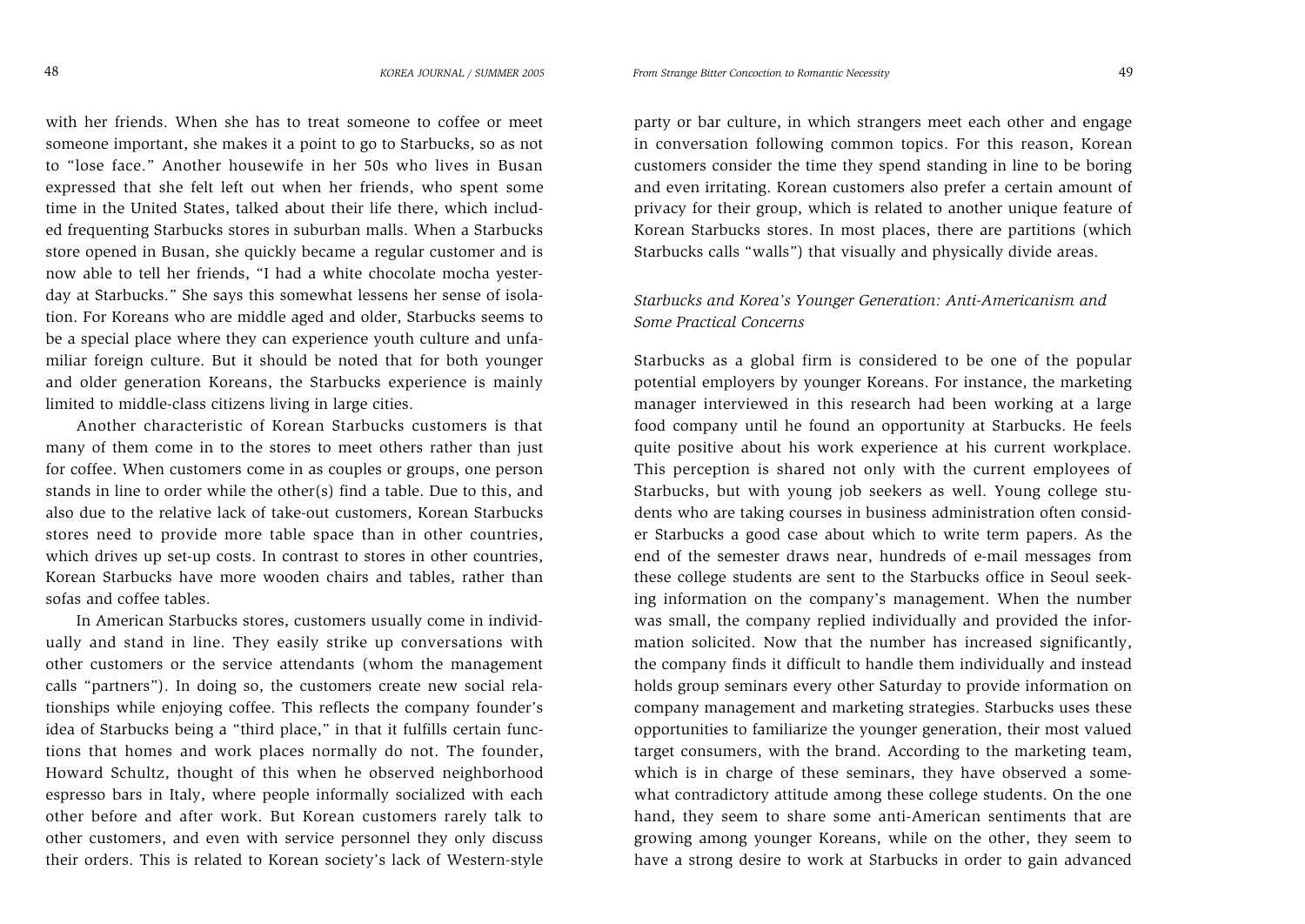management skills and pursue better careers.

This dual attitude is similar to what was found in the essay survey conducted among 147 college students in November 2003 and April 2004 as part of this research. Although the research samples were not randomly selected for representation, this survey provided a valuable in-depth understanding into what these young college students think of the Korean, American, and global components of their constructed identities. According to the responses provided in these essays, to varying degrees, students shared some negative feelings on the American role in international politics. Some students formed this attitude when their high school teachers taught them about the role the United States played in recent Korean history. For other students, their ideas were influenced by their seniors in college (*seonbae* ) after consciousness-raising sessions conducted during group stays in rural villages to help out farmers. Even some students who had exhibited favorable or neutral attitudes towards the United States developed negative feelings in the make of several recent incidents: the awarding of the gold medal for short-track speed-skating to Anton Ono, an American, at the Salt Lake City Winter Olympics, instead of Kim Dong-seong, a Korean skater, who many felt should have received the medal; American actions, or the lack thereof, after two Korean school girls were killed in an accident involving an American military vehicle near an American base; lastly, American pressure on Korea to send troops to Iraq. On the other hand, the same students revealed that they felt quite comfortable with American consumption culture. Many of them confessed that they really liked American products, including popular culture and global brand goods, and sometimes feel frustrated by the contradiction between their political attitude and consumption choices.

Another remarkable aspect of the results of the aforementioned essay survey is that, for many students, the United States is an important part of their future career plans. Many students mentioned the importance of the English language in achieving career success. For this reason, many either spent some time learning the language in the United States or other English-speaking countries, or had plans

to do so. Even those who expressed their hatred of the United States admitted the need to speak English fluently in order to work and succeed in a globalizing world. For the sake of their future career plans, many students expressed a desire to work at American-based global firms, and five of them even expressed their wish to emigrate to the United States, given the proper opportunities. Since the format of the essays was quite open, the fact that so many students revealed their plans involving the US in such detail means that the United States is a very important part of their current life and future plans. This resonates with what the marketing manager at Starbucks indicated about the dual nature of the students' attitude toward Starbucks. Starbucks may be one of the targets of anti-American campaigns, but still it is an attractive place for career development. In both ways, Starbucks is "good to think" (Lévi-Strauss 1970).

# *The American and the Global at Starbucks*

Starbucks is often used as a model global business for its successful and innovative management. Its founder and current CEO, Howard Schultz, is regarded as a symbol of the American Dream, as someone who overcame the hardships of growing up in a slum, and later achieved his dream through self-motivation and hard work. As stated in detail in Schulz's autobiography (Schultz and Yang 1997), Starbucks expanded rapidly while teaching mainstream Americans the Italian culture of drinking espresso. For instance, the menu at Starbucks stores mainly consists of the exotic-sounding names of the third world coffee growing regions and Italian words describing the methods of coffee preparation, while containing very few English words. For this reason, when Starbucks first opened, even well-educated Americans had a hard time ordering their coffee, and this was used as a source of jokes to ridicule snobbish yuppy culture. Behind Starbucks' commercial success lies a combination of American business culture (standardized and rational management and marketing), European food culture (an espresso-making method that brings out intense flavor and espresso bars serving important social functions),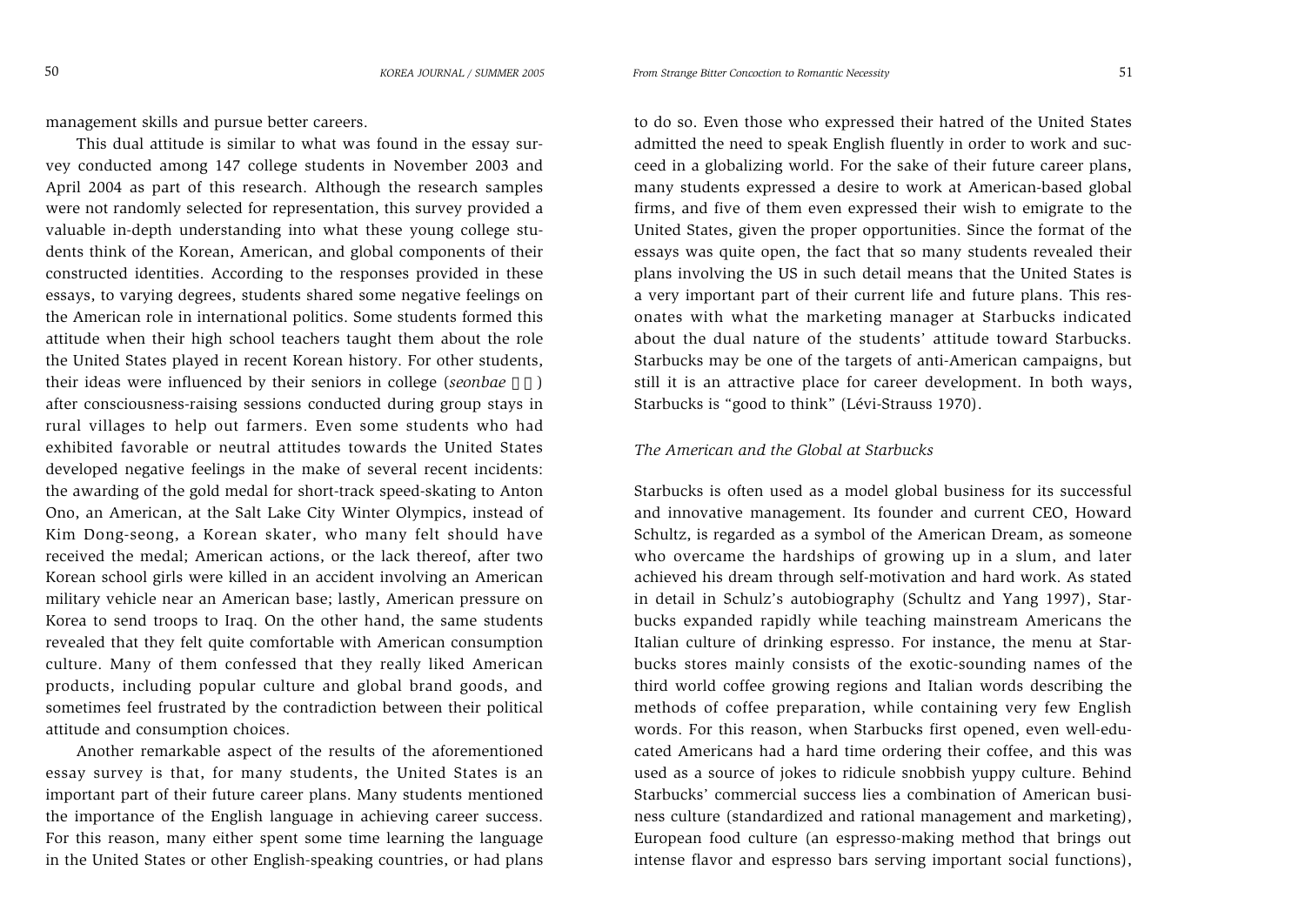and the remote third world origins of coffee beans. As of the end of 2004, Starbucks had 8,337 cafes in 39 countries in the world, and the number is rapidly increasing.

During this period of rapid growth, Starbucks has been struggling to satisfy the conflicting needs of maintaining a distinct overall brand image and adapting to the local culture of each society in which they open their stores. For instance, while they have more or less maintained the basic array of espresso-based coffee varieties, they also have added food and beverages that reflect local tastes. In the United States, where health concerns in food choices are important among middle-class target customers, nonfat or low fat milk and soymilk are made available. This is a clear departure from Schultz's initial plan to preserve the authenticity of Italian espresso and put taste as the first priority. As for the baked items sold with coffee, in American stores, they sell bagels with cream cheese and muffins, along with sweet, buttery pastries that Europeans often eat with their espresso. In the Insa-dong Starbucks in Korea, some Korean snack items were added to the menu, such as pumpkin soup and red bean soup, among others.

When there were a series of anti-American demonstrations in late 2002, Starbucks, along with McDonald's, became one of the prominent targets for consumer boycotts.6 Though this did not actually result in any significant decrease in sales, the marketing manager of Starbucks noted that the possibility of such a decrease made them feel as if they were walking on thin ice. To prevent any major setbacks, they felt they had no choice but to stick to the basics: employing business practices that respect local culture, working hard to offer community services, running an environmentally friendly business, and working to be a globally responsible corporation by practicing fair trade with third world coffee growers. In this process, Starbucks is trying very hard to represent the firm as "global" rather than "American." Given that many people tend to equate global with

6. For analyses of anti-Americanism in Korea and the symbolic importance of McDonald's, refer to Bak S. (1997) and Bak S. (2004b).

American in today's world order, this strategy is not an easy one to practice. But the above concerns are more relevant in dealing with younger Koreans. For many Koreans who are in their 50s and older, Starbucks' status as an American company is looked upon positively. A women in her 50s said, "Usually I have more trust in American firms. I have never thought about not buying anything because it is an American product." In this context we can find a pertinent example of a generation gap in today's Korean society in their attitude towards the United States.7

## *Starbucks in Insa-dong: Threat to the Korean Cultural Heritage?*

Starbucks opened a store in Insa-dong in 2001, overcoming fierce resistance by the neighborhood's shop owners. Those who opposed the plan to open a Starbucks in the area argued that a foreign-based coffee shop would taint Insa-dong's identity as the cradle of traditional Korean culture.8 Behind this reason, they had practical concerns that Starbucks would lure away customers who used to visit traditional teahouses in the area. Through numerous negotiations and compromises, the store was opened, and the Starbucks management feels that their presence at the heart of traditional Korean culture was possessed of some important symbolic meaning. Starbucks' Insadong shop is quite unique in several regards. It is the only Starbucks with a Korean language signboard hung prominently on the store front, and it also has traditional wooden lattice patterns in its windows. Inside the shop, several markers of traditional culture, including wooden masks for dance, are hung prominently on the wall. Starbucks Korea had to persuade the American headquarters to be able to decorate the Insa-dong store this way. The attempt was assessed as quite successful, and the store was designated as the most beautiful

<sup>7.</sup> For an extended discussion of the generation gap in attitudes towards the United States in Korean society, refer to Bak S. (2004a).

<sup>8.</sup> Food culture in Insa-dong is discussed in detail in Bak S. (2000), and the identity politics of Insa-dong as a place is discussed in Bak S. (1998).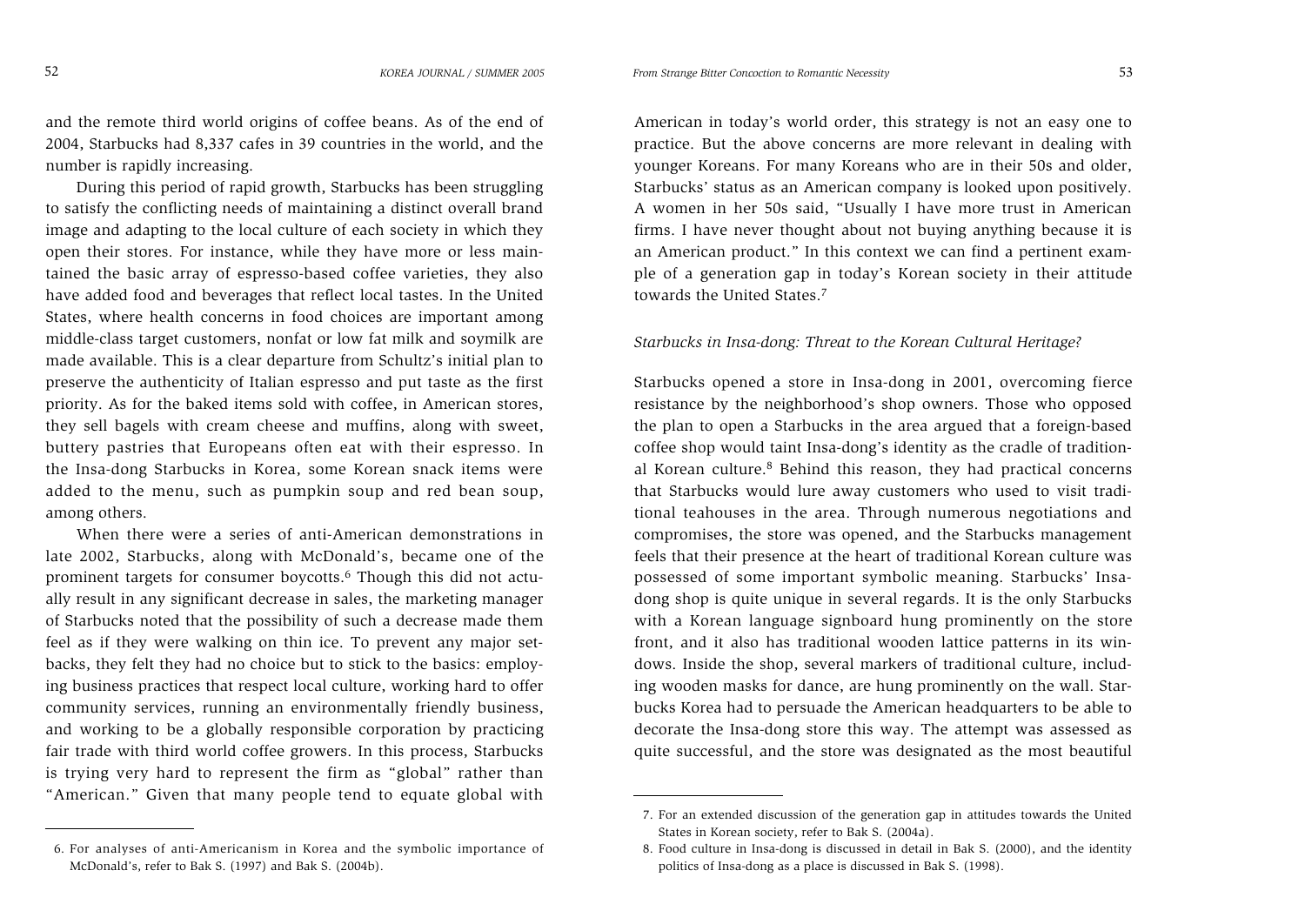Starbucks in 2001 by the American headquarters. To celebrate the opening, the store gave out traditional Korean rice cakes to its neighbors and customers, and its menu includes some distinctly "Korean" items. However, the marketing managers confessed that the actual sales volume of these items has been minimal, and they routinely have to throw away unsold food. Some Koreans are cynical about Starbucks' attempt to "Koreanize" the Insa-dong store. According to them, hanging a few masks on the wall or adding pumpkin soup to the menu is only a superficial and cosmetic tribute to Korean culture of which Korean customers are quite aware of it. The hot controversy surrounding the Insa-dong Starbucks contains many critical issues and conflicts relevant to the process of globalization: traditional local culture versus global corporation, identity and cultural heritage, foreign espresso versus local green tea, English versus Korean sign board, and so on. The successful business of Insa-dong Starbucks serves as a useful marker with which to show the current state of Korean food culture and identity.

# **Coffee Drinking and Identities: The Possibility of "Global Modernity"**

The way we drink, or not drink, coffee helps inform us of who we are as both individuals and as members of a group. Whether we drink coffee instead of green tea or *sungnyung*, and whether we prefer drinking certain types of coffee in particular places, may represent our class background and cultural capital among others. In the early period of coffee drinking in Korea, just the fact that someone drank coffee might have been sufficient grounds for "distinction" (Bourdieu 1984). In today's Korea, there are more elaborate kinds of "distinction" involved in coffee drinking. Many Koreans are well aware of the mechanics of distinction, and some actively participate in this process. The young woman quoted at the beginning of this paper asked how she could practice what is perceived to be the most sophisticated way of drinking coffee without suffering from it. Some

informants in this research said that they drink freshly brewed coffee in public, but when they are at home they enjoy the familiar taste of instant coffee. The reason might be simply that of convenience, but it is also true that drinking instant coffee is viewed as a sign of backwardness and a low-class background. When Starbucks first introduced strong coffee made from fully roasted beans, many Koreans could not take it. Many simply added a large amount of hot water or milk. After six years of Starbucks having conducted business in Korea, many Koreans have learned to enjoy the strong taste. Among these various ways of drinking coffee, one can be intentionally chosen over others to construct identities recognized by others. As a private or public mode of consumption, coffee drinking plays an important and useful role in constructing the identities of many Koreans.

As Lévi-Strauss aptly put it, the raw ingredients of food are part of nature while cooked food is part of culture.<sup>9</sup> While coffee beans are part of "nature" in the hands of the growers, they enter the realm of "culture" when they are processed and packaged. Coffee drinkers may value the exotic, primitive, and diverse nature of raw coffee beans, but they pursue sophistication and scientific accuracy when it comes to coffee processing and retailing. Coffee beans accumulate thick layers of meanings as they travel from the hands of growers to those of the global dealers, processors, retailers, and finally to consumers (Appadurai 1988a). There are numerous ways to process and brew a cup of coffee reflecting the various tastes of people in the world, but obviously the dominance of European cuisine led by French and Italian traditions is quite marked, just as it is in other aspects of culinary culture. In specialty coffee drinking, middle and upper-middle class Americans seem to focus on two areas: finding good-quality beans and using sophisticated methods of making a perfect cup of coffee mostly following the Italian way. The global popularity of fusion food that started in the 1980s is a good illustration of cultural hybridization, and in most cases, the bases are of French and

<sup>9.</sup> Lévi-Strauss (1970, 1973) and Gusfield (1992), for its adaptation to the Korean case, refer to Han (1994).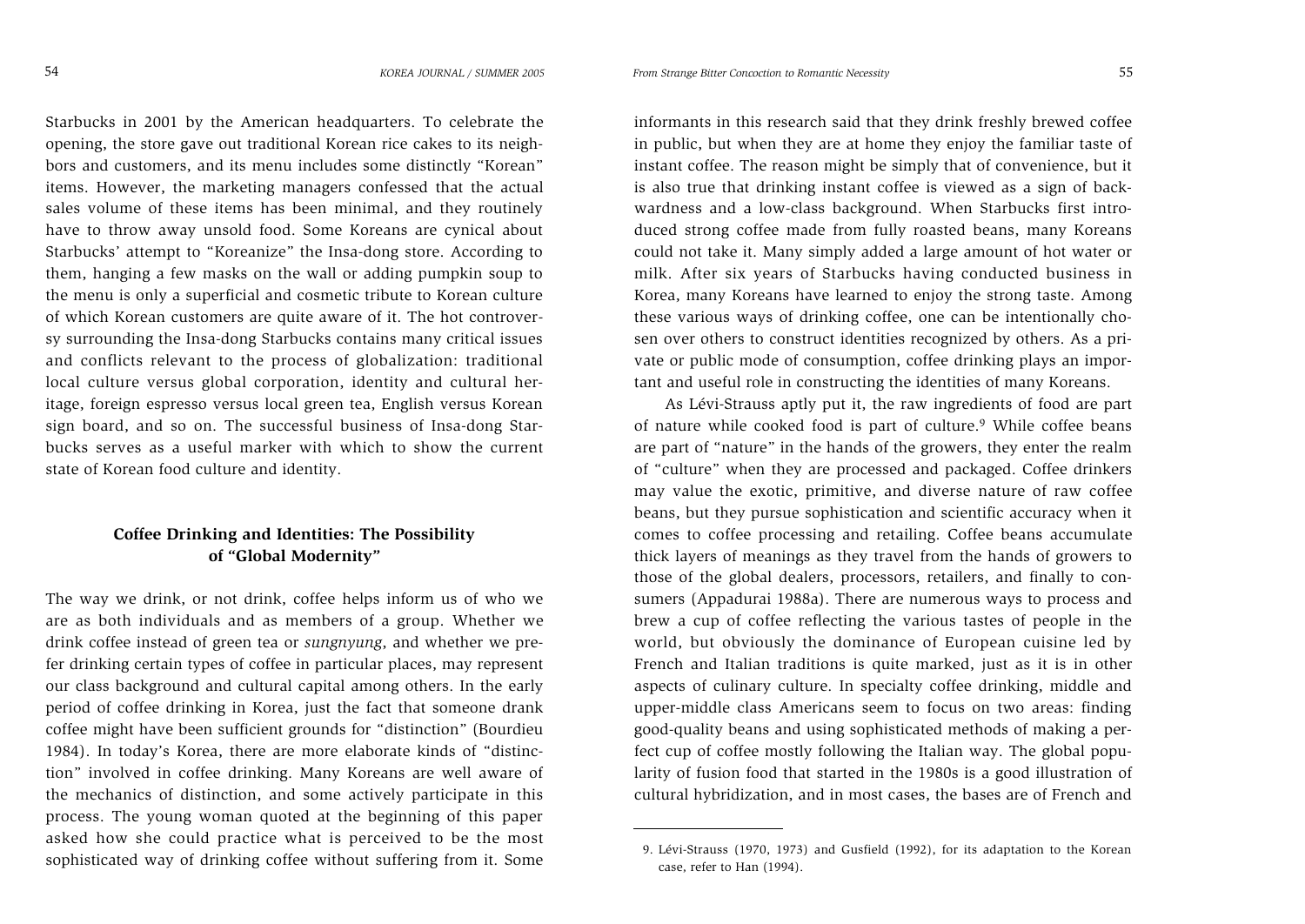Italian origin, while the additional touch comes from other parts of the world (Bak S. 2003). In other words, it is only by being chosen as an accompaniment to more typical high cuisine from Italy and France that the exoticism of other foods can be appreciated as "good enough."10 The exotic aspects of coffee beans remain limited to their names of origin, but when they are delivered to Korean consumers, they are shrouded in Italian culinary culture and American business practices.

Starbucks was readily embraced by Korean consumers partly because it provided Italian authenticity processed in an American way, which was already quite familiar to many Koreans. Recently, new Starbucks stores have opened on the first floors of major office buildings, replacing bank offices, which typically took up these prime spaces. This is because of Starbucks' ability to draw customers all day long, and the fact that the brand name is well recognized and serves as a landmark. Some smaller domestic espresso chains have even adopted Starbucks' green color in their signboards, probably hoping to benefit from the recognition value of Starbucks. As I have emphasized thus far, Koreans' consumption of Starbucks coffee is not a simple and passive adoption of American consumption products but an active process of creating their own modes of consumption, and participating in constructing "global modernity" that transcends the borders between cultures. But the "globality" that is put together and processed in an American way is already quite familiar and powerful for many Koreans as well.

#### **REFERENCES**

- Appadurai, Arjun, ed. 1988a. *The Social Life of Things.* Cambridge: Cambridge University Press.
- \_\_\_\_\_\_\_\_\_\_\_\_. 1988b. "How to Make a National Cuisine: Cookbooks in Contemporary India." *Comparative Study of Society and History* 30.1: 3-24.

- Bak, Sangmee (Bak, Sang-mi). 1997. "McDonald's in Seoul: Food Choices, Identity, and Nationalism." In *Golden Arches East: McDonald's in East Asia*, edited by James L. Watson, 136-160. Stanford: Stanford University Press.
	- \_\_\_\_\_\_\_\_\_\_\_\_. 1998. "Anthropological Studies of People, Place, and Culture and Their Implications for Area Studies." *International Area Review* 1.2: 9- 31.
	- \_\_\_\_\_\_\_\_\_\_\_\_. 2000. "Jeontong, gwollyeok, geurigo mat: eumsik munhwa-reul tonghaeseo bon insadong-ui jiyeok jeongcheseong-ui hyeongseong" (Tradition, Power, and Taste: The Construction of Place Identity in Insadong as Observed through Food Culture). *Oedae sahak* 13: 247-282.

\_\_\_\_\_\_\_\_\_\_\_\_. 2003. "Identities of Taste and Border-Crossing: Food Culture in the Process of Globalization." *Hyeonsang-gwa insik* 27.3: 53-70.

- \_\_\_\_\_\_\_\_\_\_\_\_. 2004a. "South Korean Self-Identity and Evolving Views of the United States." In *Strategy and Sentiments: South Korean Views of the United States and the US-ROK Alliance*, edited by Derek J. Mitchell, 36- 42. Washington, D.C.: Center for Strategic and International Studies.
- \_\_\_\_\_\_\_\_\_\_\_\_. 2004b. "Negotiating National and Transnational Identities through Consumption Choices: Hamburgers, Espresso, and Mobile Technologies among Koreans." *Review of Korean Studies* 7.2: 33-52.
- Bestor, Theodore C. 2001. "Supply-Side Sushi: Commodity, Market, and the Global City." *American Anthropologist* 103.1: 76-95.
- Bourdieu, Pierre. 1984. *Distinction*. Translated by R. Nice. Cambridge, MA: Harvard University Press.
- Buckster, Andrew. 1999. "Keeping Kosher: Eating and Social Identity among the Jews of Denmark." *Ethnology* 38.3.

<sup>10.</sup> Savigliano (1992) analyzed the process through which Argentinean Tango was only embraced in Japan after being first recognized in Britain.

*From Strange Bitter Concoction to Romantic Necessity* 57

Bak, Ran-hui. 2003. "Espresso sijang-eul jabara" (Grab the Espresso Market). *Jugan Joseon* (Weekly Chosun) 1771.

Choe, Jun-sik, and Jeong Hae-gyeong. 2004. *Hangugin-ege bap-eun mueosinga?* (What Is Food to Koreans?). Seoul: Humanist Publishers.

Goody, Jack. 1982. *Cooking, Cuisine*, *and Class.* Cambridge: Cambridge University Press.